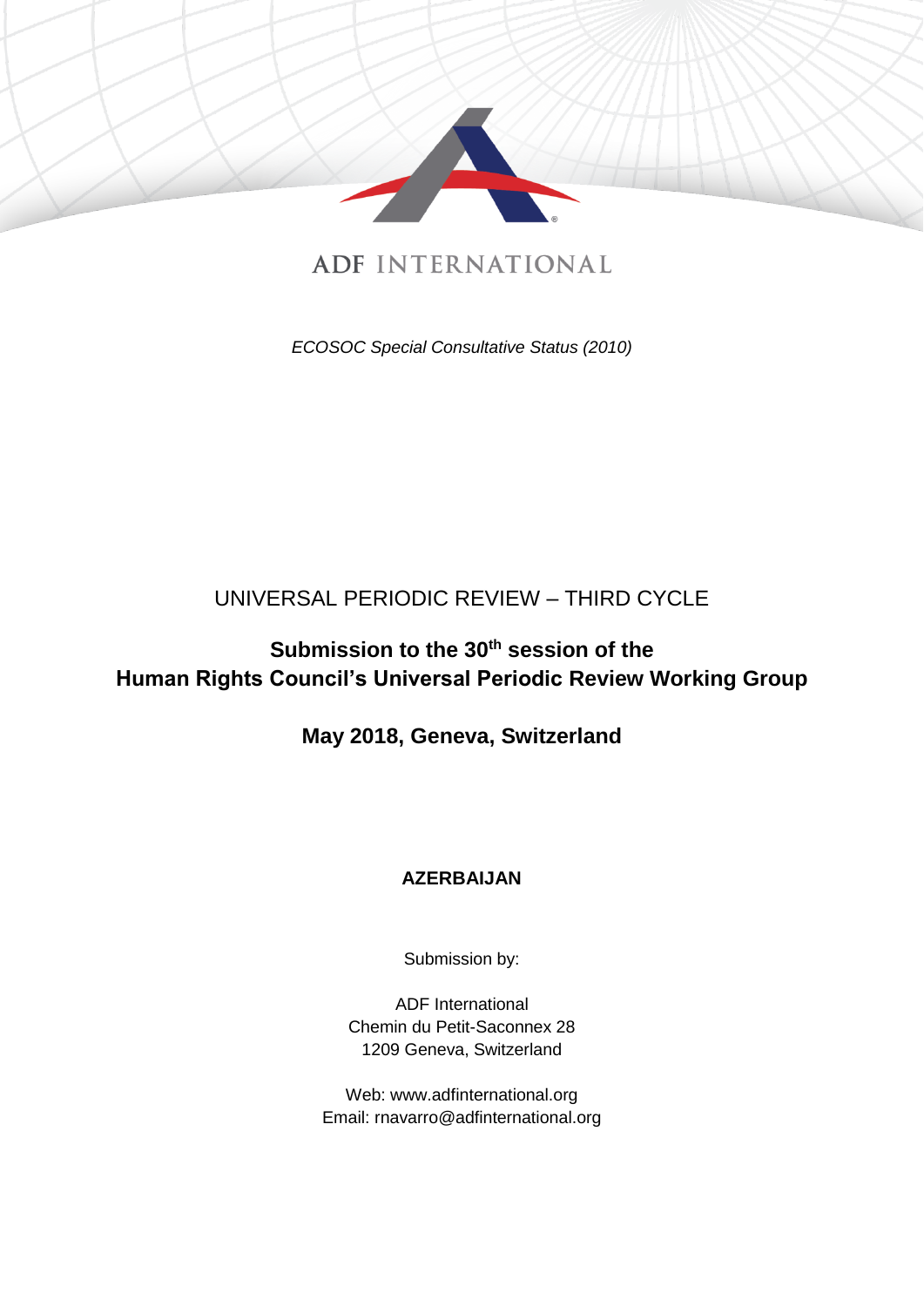#### **Introduction**

- 1. ADF International is a global alliance-building legal organization that advocates for religious freedom, life, and marriage and family before national and international institutions. As well as having ECOSOC consultative status with the United Nations (registered name "Alliance Defending Freedom"), ADF International has accreditation with the European Commission and Parliament, the Organization for Security and Co-operation in Europe, and the Organization of American States, and is a participant in the FRA Fundamental Rights Platform.
- 2. This report explains why Azerbaijan must take steps to guarantee and protect the right to freedom of religion or belief of all individuals and communities within its borders, and more broadly to protect and promote the rights to freedom of opinion, expression, and association.

### **(a) Freedom of Religion or Belief**

- 3. Over 90% of residents of Azerbaijan are Muslims, the majority of whom are adherents of Shia Islam. The majority of the remainder of the population are Christians, largely from the Russian and Georgian Orthodox churches and the Armenian Apostolic Church. Despite the dominant position of Islam in the culture, however, Azeri society is secularized and nominally religious, arguably due to its former membership of the Soviet Union. Article 18 of the Constitution provides for the separation of religion and state, and Article 48 provides for the right to liberty and that individuals of all religions are able to freely choose and practise their faith.
- 4. This nominal protection of religious freedom, however, is not respected in practice to the fullest extent required by international law, as the right to manifest one's religion is limited by rules which prohibit the ability of any religious community to freely evangelize and proselytize, as well as by restrictions placed on certain "nontraditional" religious groups regarding registration and free operation.
- 5. The 1992 Law on Freedom of Religious Belief provides in article 1 that "freedom of religion can be restrained only for reasons of state and public security and in the event that it is necessary to protect rights and freedoms in accordance with the international commitments of the Republic of Azerbaijan." Article 5 also states that "the state shall not instruct religious associations to fulfil any state affair and is not to interfere with their activities." Article 12 provides for the process of state registration of religious associations with the State Committee on Work with Religious Associations (SCWRA).<sup>1</sup>
- 6. A number of religious organisations have reported difficulties registering, and unregistered communities have claimed being unable to meet openly. The government has also restricted the importation, distribution, and sale of religious materials, with the SCWRA having responsibility to review and approve all religious

<sup>-</sup><sup>1</sup> Refworld, "Azerbaijan: Law of 1992 on Freedom of Religious Belief," 20<sup>th</sup> August 1992, available at: http://www.refworld.org/docid/47fdedc12.html.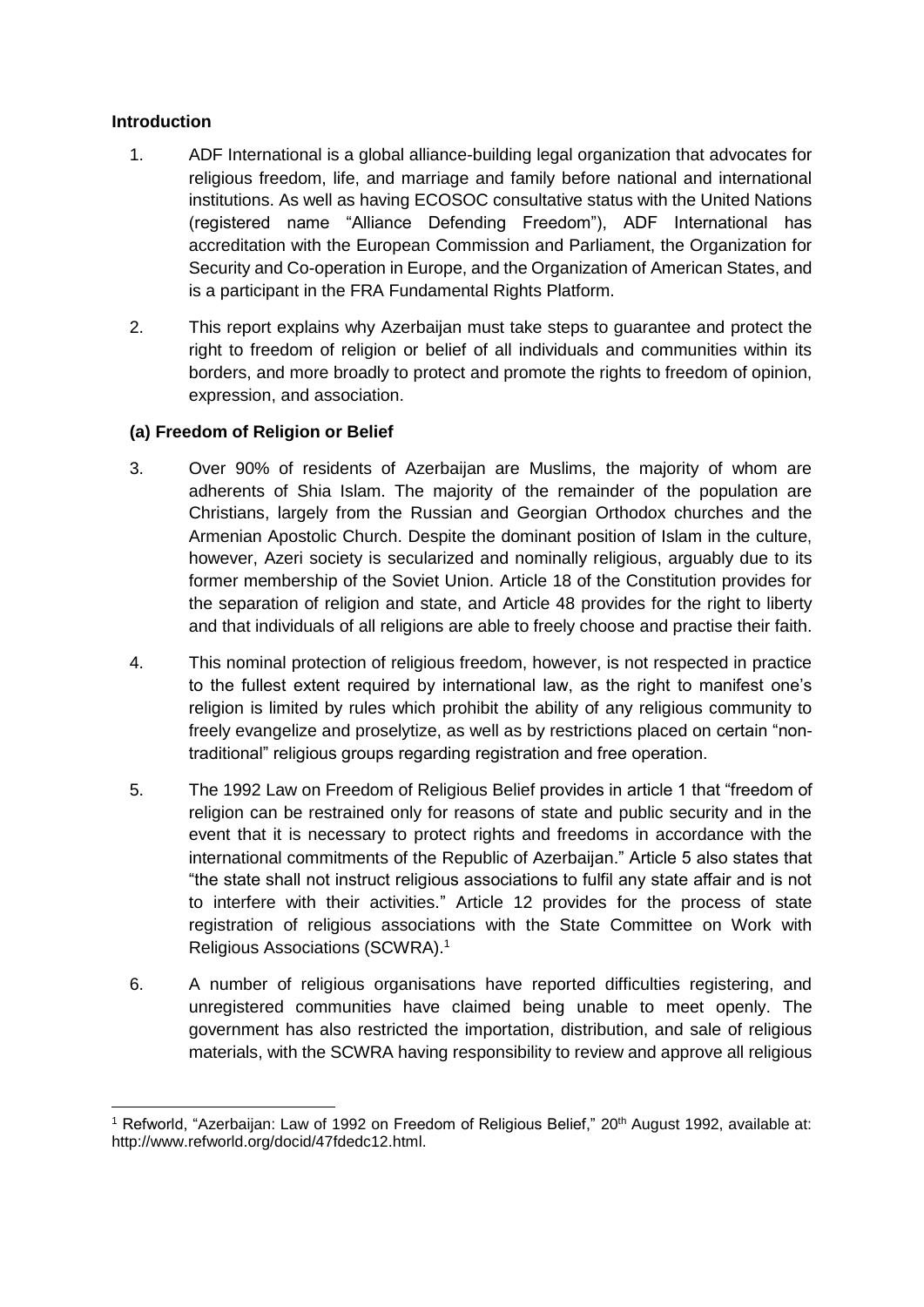literature, and illegal production, distribution, or importation of such literature can lead to a fine or imprisonment.<sup>2</sup>

- 7. According to Open Doors USA, in December 2012, 22 Christians in the village of Aliabad were arrested, including two Christian pastors, and threatened with fines of US\$800 each, almost four times the average monthly net salary, although ultimately only the two pastors were required to pay these fines. This was on the grounds that their religious community had not yet been granted registration, despite the fact that they had lodged an application for registration to which they had received no response.<sup>3</sup>
- 8. In another instance in December 2012, a large group of policemen, officials, and journalists participated in a raid on a Seventh-day Adventist congregation during a Saturday morning church service in Sumgait. No warrant had been issued for this raid. The service was halted, participants were filmed against their will, and media and literature, including personal Bibles, were confiscated.<sup>4</sup>
- 9. Each participant was extensively interrogated and asked how much they were being paid to be a member of the church, and following this the community was told that until they receive state registration, they cannot meet for worship. This is despite the fact that their registration application was in the process of being considered. The pastor and his assistance were fined several days later for conducting unregistered religious activities.<sup>5</sup>
- 10. Another Seventh-day Adventist in the capital of Baku, George Sobor, was just over a week later prohibited from returning to Azerbaijan after travelling abroad on the grounds that he was a foreigner who had been engaged in religious propaganda, and was unable to return to his wife and three children in Azerbaijan until eight weeks later in February 2013.<sup>6</sup>
- 11. Later reports in 2013 indicated the extreme level of restriction and censorship in Azerbaijan, with even religious texts like the Bible and the Qur'an with alleged exemptions being banned and confiscated at border controls. The domestic production and reproduction of religious materials require state approval, and

<sup>-</sup><sup>2</sup> Felix Corley, *Forum 18*, "Azerbaijan: Will revised Religion Law ban unregistered worship?" 6<sup>th</sup> May 2009, available at: http://www.forum18.org/archive.php?article\_id=1291; Felix Corley, *Forum 18*, "Azerbaijan: Repressive new Religion Law and new punishments enter into force," 3rd June 2009, available at: http://www.forum18.org/archive.php?article\_id=1305; Felix Corley, *Forum 18*, "Azerbaijan: Parliament approves latest Religion Law changes," available at: http://www.forum18.org/archive.php?article\_id=1320.

<sup>&</sup>lt;sup>3</sup> Asia Perrin, *Open Doors USA*, "Two pastors fined, other believers released in Azerbaijan," 8<sup>th</sup> February<br>2017, available at: https://www.opendoorsusa.org/take-action/prav/two-pastors-fined-believers-2017, available at: https://www.opendoorsusa.org/take-action/pray/two-pastors-fined-believersreleased-azerbaijan.

<sup>4</sup> Open Doors USA, "A story of persecution from Azerbaijan," 5th June 2013, available at: https://www.opendoorsusa.org/christian-persecution/stories/a-story-of-persecution-from-azerbaijan. 5 Ibid.

<sup>6</sup> Ibid.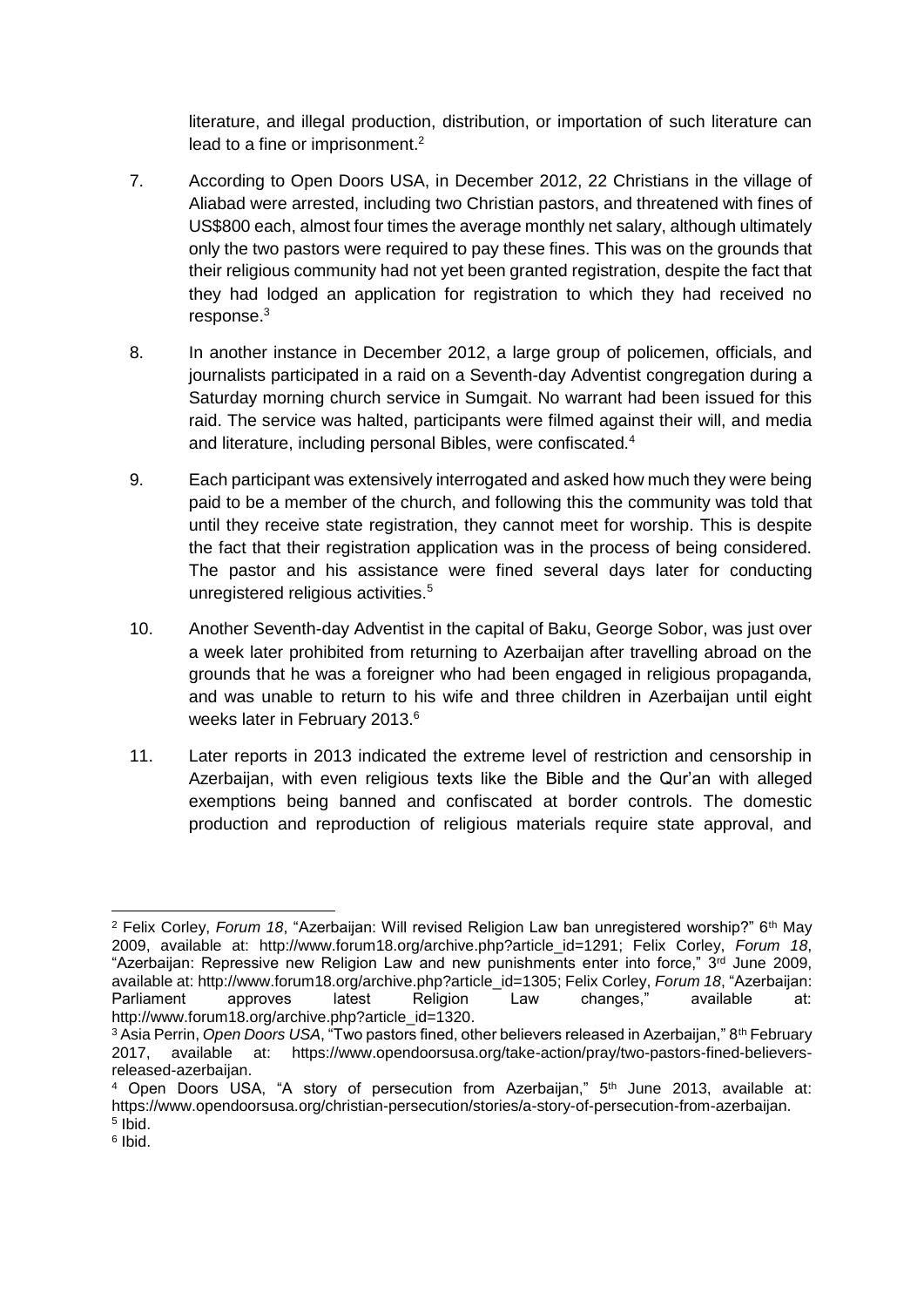bookshops are frequently searched without cause by the SCWRA in hope of finding violations of censorship regulations.<sup>7</sup>

- 12. Laws also exist which prevent foreigners from leading religious worship, rituals, or ceremonies. This has infringed upon the rights of persons across confessions, including Turkish Muslim clerics and Georgian Orthodox priests.<sup>8</sup>
- 13. Forum 18 has reported that that the current legal regimes on religion in many Central Asian countries ignore recommendations by the OSCE which make clear that, in accordance with international human rights law, there should be no obligation incumbent upon religious or belief communities to register and acquire legal personality, and that making the enjoyment of the right to freedom of religion or belief dependent on this is a contravention of international law.<sup>9</sup>
- 14. It is therefore incumbent on Azerbaijan not only to expedite the registration process for those religious organisations that wish to be registered with state authorities, but also to remove the criminal prohibitions on religious associations and houses of worship that meet prior to official registration or without intent to register, or else it is in serious violation of Article 18 of the International Covenant on Civil and Political Rights.
- 15. The Jehovah's Witnesses have also been subject to a great deal of restrictions on their religious activities, with its adherents having collectively had imposed on them over 46,000 euros in fines during 2016. Limitations on their religious freedom led to the submission of 22 applications since 2007 to the European Court of Human Rights (ECtHR) as of September 2016, as well as four complaints to the United Nations Human Rights Committee (CCPR), for an assortment of issues, including police raids, refusal of applications for re-registration, manifestations of religious belief censorship, deportation, and conscientious objection to military service.<sup>10</sup>
- 16. Regarding conscientious objection to military service on religious grounds in particular, the right to do this under article 9 of the European Convention on Human Rights (ECHR) has been recognized by the ECtHR judgements of *Erçep v. Turkey*, *Buldu and Others v. Turkey*, and *Bayatyan v. Armenia*, and Azerbaijan reportedly told the CCPR on 14 July 2016 that "alternative service is an option provided by the law" in light of article 76 of its constitution.<sup>11</sup>

-

<sup>7</sup> Open Doors USA, "The 5-5-5 Challenge: what life is like as a Christian in Azerbaijan," 30th September 2013, available at: https://www.opendoorsusa.org/christian-persecution/stories/5-5-5-challenge-lifechristian-azerbaijan.

<sup>8</sup> Felix Corley, *Forum 18*, "Azerbaijan: No Christmas meetings for worship for Georgian Orthodox?" 18th December 2015, available at: http://www.forum18.org/archive.php?article\_id=2135; Felix Corley, *Forum 18*, "Azerbaijan: Four mosques remain closed, Georgian Orthodox still with no priest," 26<sup>th</sup> January 2016, available at: http://www.forum18.org/archive.php?article\_id=2142.

<sup>&</sup>lt;sup>9</sup> Felix Corley & John Kinahan, *Forum 18*, "Turkmenistan: Religious freedom survey, January 2017," 6<sup>th</sup> January 2017, available at: http://www.forum18.org/archive.php?article\_id=2244

<sup>10</sup> European Association of Jehovah's Christian Witnesses, *OSCE/ODIHR*, "Religious Freedom Concerns, 19-30 September," 21<sup>st</sup> September 2016, available at: http://www.osce.org/odihr/265976?download=true.  $11$  Ibid.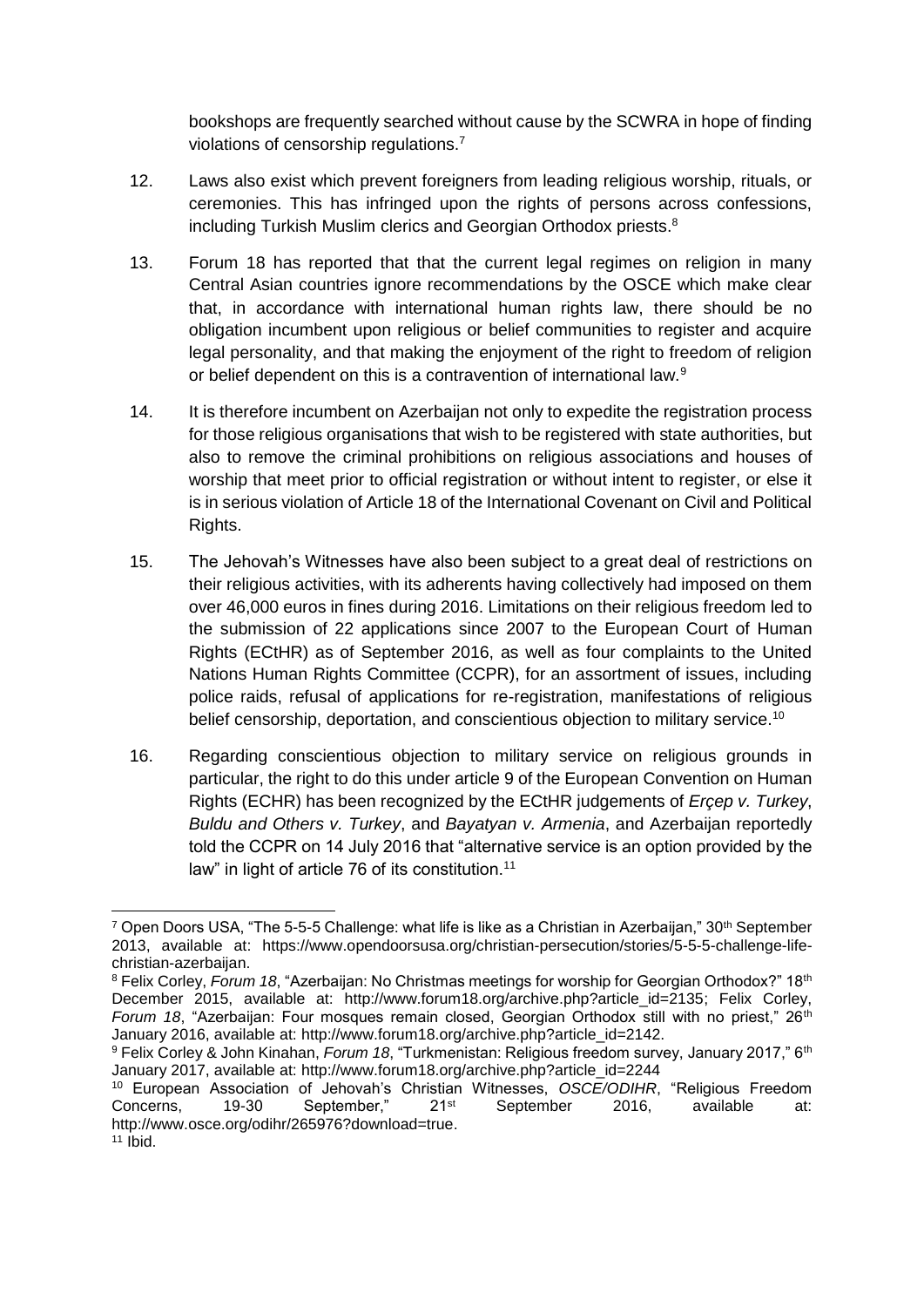- 17. Despite this, a number of individuals with religiously-motivated objections to military have been prosecuted and imprisoned, and more have been threatened with such. After requesting alternative service, they were informed that although the constitution provides a right to such, no legislation exists implementing it.<sup>12</sup>
- 18. The right to freedom of conscience is a fundamental human right guaranteed under Article 18 of the ICCPR, and a State which does not respect this right with regard to conscientious objection to military service is unlikely to respect it in general. Azerbaijan must therefore ensure that it fully complies with its obligations under the ICCPR and protect and promote the right to freedom of thought, conscience, and religion in all contexts.

#### **(b) Recommendations**

- 19. In light of the aforementioned, ADF International suggests the following recommendations be made to Azerbaijan:
	- a. Remove burdensome and oppressive registration requirements and rescind intrusive governmental practices, including monitoring and raiding, which infringe upon the right to freedom of religion or belief;
	- b. Remove criminal prohibitions on religious or belief communities operating on an unregistered basis, as international human rights law does not allow the enforcement of any such alleged obligation;
	- c. Release all prisoners of conscience who are incarcerated or arbitrarily detained on account of their faith;
	- d. Foster an environment of religious harmony and cooperation, and do not invidiously discriminate against individuals or communities on the basis of their denominational affiliation;
	- e. Cease all restrictions on the right to freedom of opinion and expression, and ensure that the right to manifest one's religion in private or in public is fully protected and realized, including in the production and reproduction of religious literature and materials without being subject to oppressive censorship regulations and controls.

<sup>-</sup><sup>12</sup> European Association of Jehovah's Christian Witnesses, *OSCE/ODIHR*, "Religious Freedom Concerns. 19-30 September." 21<sup>st</sup> September 2016, available at: http://www.osce.org/odihr/265976?download=true.